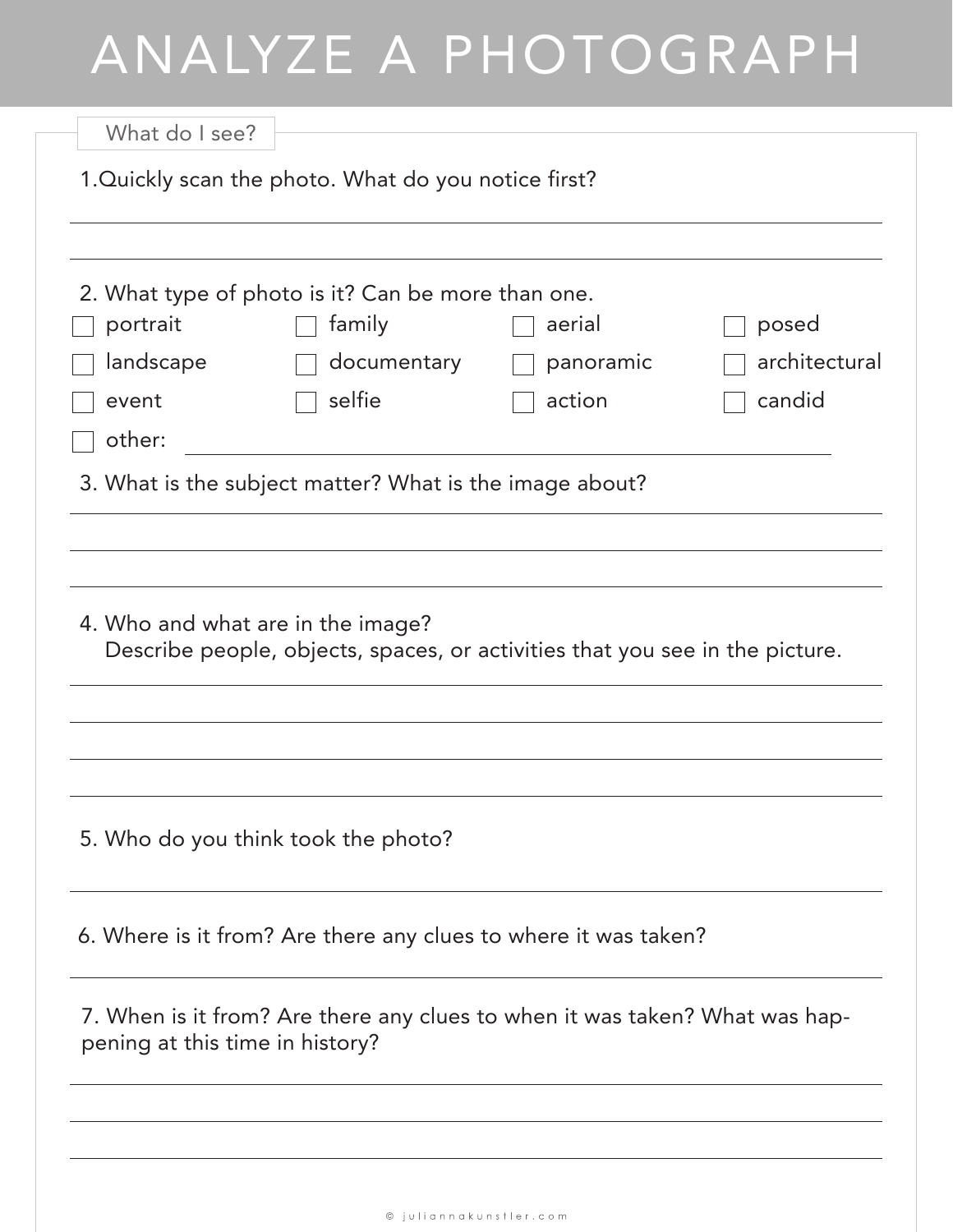|                           | 8. Are there any clues to why it was taken?                                                  |                                                                                                                                      |            |
|---------------------------|----------------------------------------------------------------------------------------------|--------------------------------------------------------------------------------------------------------------------------------------|------------|
|                           |                                                                                              |                                                                                                                                      |            |
|                           |                                                                                              |                                                                                                                                      |            |
| How does it make me feel? |                                                                                              |                                                                                                                                      |            |
|                           | 9. What is your emotional response to the image?                                             |                                                                                                                                      |            |
| peace/serenity            | energy                                                                                       | love                                                                                                                                 | pride      |
| anger                     | sadness                                                                                      | <b>loneliness</b>                                                                                                                    | excitement |
| uneasiness                | compassion                                                                                   | happiness                                                                                                                            | freedom    |
| other:                    |                                                                                              |                                                                                                                                      |            |
|                           |                                                                                              | 10. How are the following techniques affect your response?                                                                           |            |
| <b>COLOR</b>              | how are they used in the image?<br>is there a dominant color?<br>how vibrant the colors are? | what effect do they have on you?<br>are warm colors or cool colors used in th image?<br>do dark tones or light have more prominence? |            |
| <b>ANGLE</b>              | artist photographs the subject?                                                              | what is the vantage point or direction from which the                                                                                |            |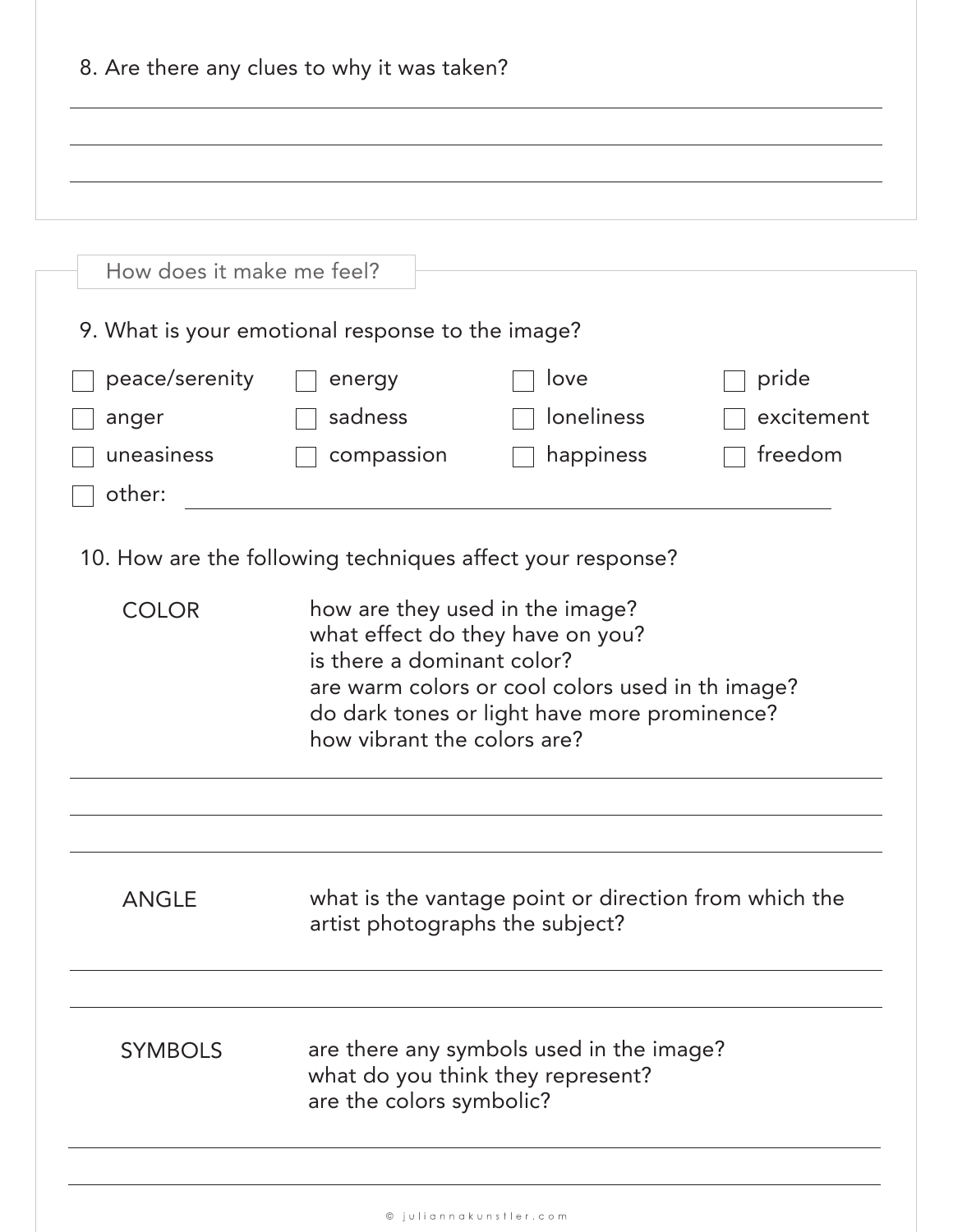| <b>LIGHT</b>       | what type of lighting is used?<br>what mood does it create?<br>is there a strong light sourse?                                                                     |
|--------------------|--------------------------------------------------------------------------------------------------------------------------------------------------------------------|
| <b>FOCUS</b>       | are there blurred (out-of-focus) areas?<br>what the photo is focusing on?<br>does focus support the illusion of depth?<br>does focusing help to emphasize an area? |
| <b>FRAMING</b>     | is framing technique used in the image?<br>do some parts of the scene draw your attention to a<br>certain area?                                                    |
| <b>COMPOSITION</b> | is there a focal point?<br>are left and right sides of the image visually balanced?<br>do any visual elements repeat?<br>is there a flow in the composition?       |
|                    | What is the image trying to tell me?                                                                                                                               |
|                    | 11. What questions does this photograph raise in your mind?                                                                                                        |